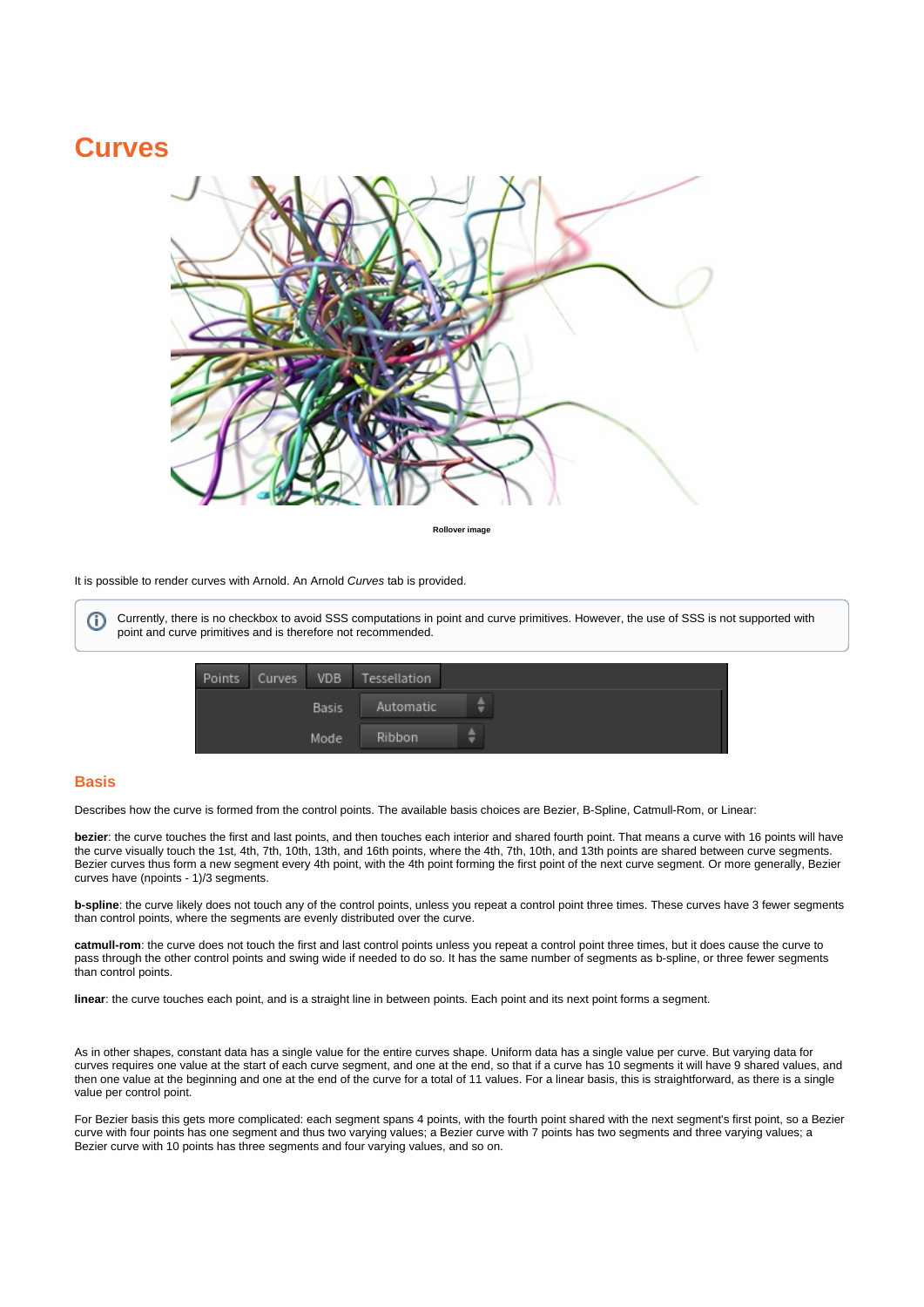# B-spline and Catmull-Rom are both the same; there are npoints-3 segments, and so there are npoints-2 varying values.

As described above, the effective number of curve segments for a given number of control points depends on the basis used, which is summarized in the table below. Note that the number of varying values (e.g. radii) is always equal to the number of segments plus one.

| <b>Basis</b> | Number of segments<br>$N_s(N)$ | Number of points<br>$N(N_s)$ | Number of varying<br>$N_v = N_s + 1$ | $\bullet$ point<br>Schematic<br>$=$ segment |
|--------------|--------------------------------|------------------------------|--------------------------------------|---------------------------------------------|
| Linear       | $N-1$                          | $N_s+1$                      | $\cal N$                             | $N = 10, N_s = 9, N_v = 10$                 |
| Bézier       | $\frac{N-1}{3}$                | $4+3(N_s-1)$                 | $\frac{N+2}{3}$                      | $N = 10, N_s = 3, N_v = 4$                  |
| Catmull-Rom  | $N-3$                          | $N_s+3$                      | $N-2$                                | $N = 10, N_s = 7, N_v = 8$                  |
| B-spline     | $N-3$                          | $N_s+3$                      | $N-2$                                | $N = 10, N_s = 7, N_v = 8$                  |

# **Mode**

There are three algorithms for rendering curves in Arnold.



#### **Ribbon**

Ribbon mode is recommended for fine geometry such as realistic hair, fur or fields of grass. These curves are rendered as camera-facing flat ribbons. For secondary and shadow rays, they face the incoming ray direction. This mode doesn't look so good for very wide hairs or dramatic zoom-ins because of the flat appearance. This mode works best with a proper hair shader (perhaps based on a Kay-Kajiya or Marschner specular model).

## **Thick**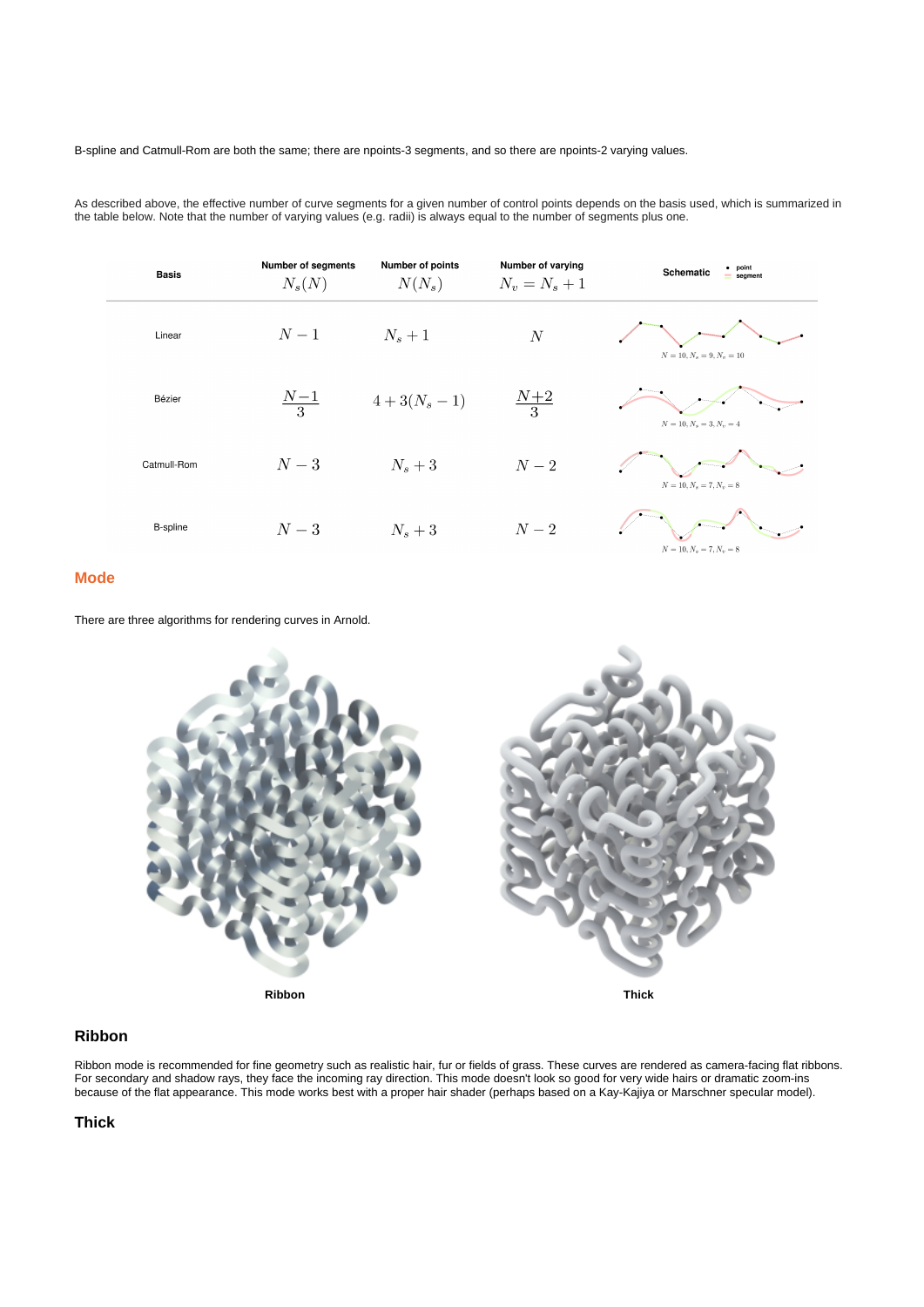Thick mode resembles spaghetti. It has a circular cross-section and a normal vector that varies across the width of the hair. Thick hairs look great when zoomed in, and are especially useful for effects work, but their varying normals make them more difficult to antialias when they are small. You can use any shader with this rendering mode, including lambert, phong, etc.

#### **Oriented**

Oriented mode allows the curves to face in a given direction at each point. This is more useful for modeling blades of grass, tape, and so on.

You can modify the orientation by using the name **ar\_orientations** with an **attribcreate** node (Tab > Attribute > AttribCreate). The ar\_orientations attribute is per point and is a vector representing the direction towards which the curve ribbon is facing at this point of the curve.



**Attribcreate name set to 'ar\_orientations'**

### **Overriding Curve Width**

The **Default Radius** property can be overridden with one of the following attributes to provide more control or randomization of the width.

To implement this, use an attribcreate node (Tab > Attribute > AttribCreate) to modify the attribute.



HtoA will check for these three attributes, in order:

- ar\_radius (point float, arnold-specific)
- pscale (point float, traditional Houdini attribute)
- $\bullet$ width (vertex float, from Houdini hair setup)

Note that Arnold specifies a radius for curves but the traditional Houdini **width** and **pscale** attributes are diameters. When using width or pscale, HtoA will half the value entered to use as the radius.